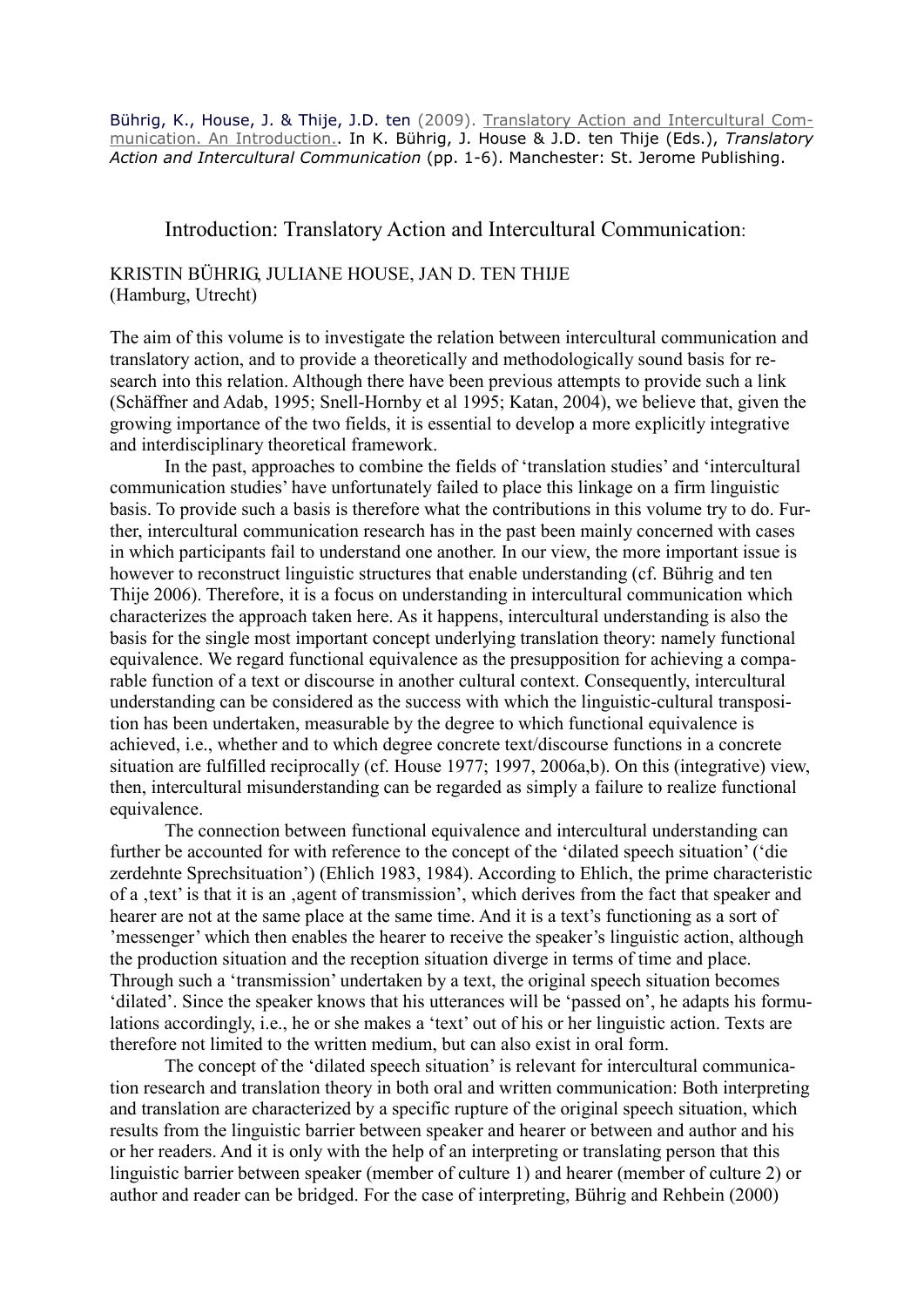assume the existence of what they call an , internally dilated speech situation', a situation where the primary communication partners are co-present, but are unable to communicate without the translatory action of the interpreter, who manages to bridge the linguistically conditioned rupture.

 The person doing the translating thus passes on the linguistic action in L1 (Situation 1) to the L2 addressees (Situation 2). This procedure is not without consequence for the transmitted linguistic action. While already monolingual texts show signs of being prepared for transmission, this is particularly true of translated texts, because they are exposed to a double transmission process. The linguistic action in the L2 in the interpreting process is also subject to this translation-specific text construction. For instance, homileïc ('phatic') discourse such as small talk often shows a distinct transition from discursive L1 action to a more textual L2 action. Institutional communication, on the other hand, is characterized by the fact that the L1 action realized by representatives of the institution is often already marked as an oral text, which can be dissolved in the interpreting act (Bührig 2001, Bührig and Meyer 2004).

 Along with the dilation of the speech situation as a prime feature of translation and interpreting, these two activities are also characterized by a process of linguistic-cultural reflection geared towards the L2 recipient. On account of this inherent target-oriented reflective feature, all translatory constellations can also be said to have a potential for intercultural communication and intercultural understanding related to processes of reflection upon functional equivalence. This will be described in greater detail in the various discursive and textual structures presented in the analyses in this volume.

 The three key concepts "functional equivalence", "dilated speech situation" and "intercultural understanding" mentioned above constitute a framework in which to discuss the linkage between the two disciplines translation studies and intercultural communication aimed for by and through the papers in this volume. In what follows, we will select from each of the six contributions to this volume relevant theoretical notions that can help concretize the three key concepts underlying this volume.

For Juliane House it is the concepts , cultural filter', , overt translation' and , covert translation' which are of fundamental importance both for the work she presents and for the key concepts of this volume. If we connect the concept of a 'cultural filter' with the notion of the 'dilated speech situation', we realize that the 'cultural filter' refers in fact to a means of text production with which cultural standards and expectation norms holding in speech situation 1 in culture 1 and speech situation 2 in culture 2 are systematically taken account of. An example of such a means of text production would be the parameter of content-orientation versus addressee-orientation that can be interpreted as facilitating understanding via either explicating knowledge for the reader or leaving the reader to infer knowledge on his own.

 The production process in the case of an 'overt translation' is a particularly good example of the double dilation of the speech situation: here the reader simultaneously resorts to his or her knowledge about culture 1 and his or her knowledge about culture 2. We can thus say that the distinction 'overt'/ 'covert' refers basically back to in principle of different text production mechanisms via different backward linkages to the original text in speech situation 1 and the type of knowledge presupposed in this situation (culture 1). In the case of a 'covert translation' the reader does not know that he or she is reading a translated text. This effect is achieved through the use of special text production mechanisms, i.e., through a cultural filter, with which the dilation of speech situation 1 to speech situation 2 can be overcome, such that it is no longer so perceived by the reader, who, in trying to understand the text, now merely resorts to his knowledge of culture 2.

Heidrun Gerzymisch-Arbogast takes up the dimension "orientation towards content versus orientation towards addressees", which is part of the (German-English), cultural filter' sug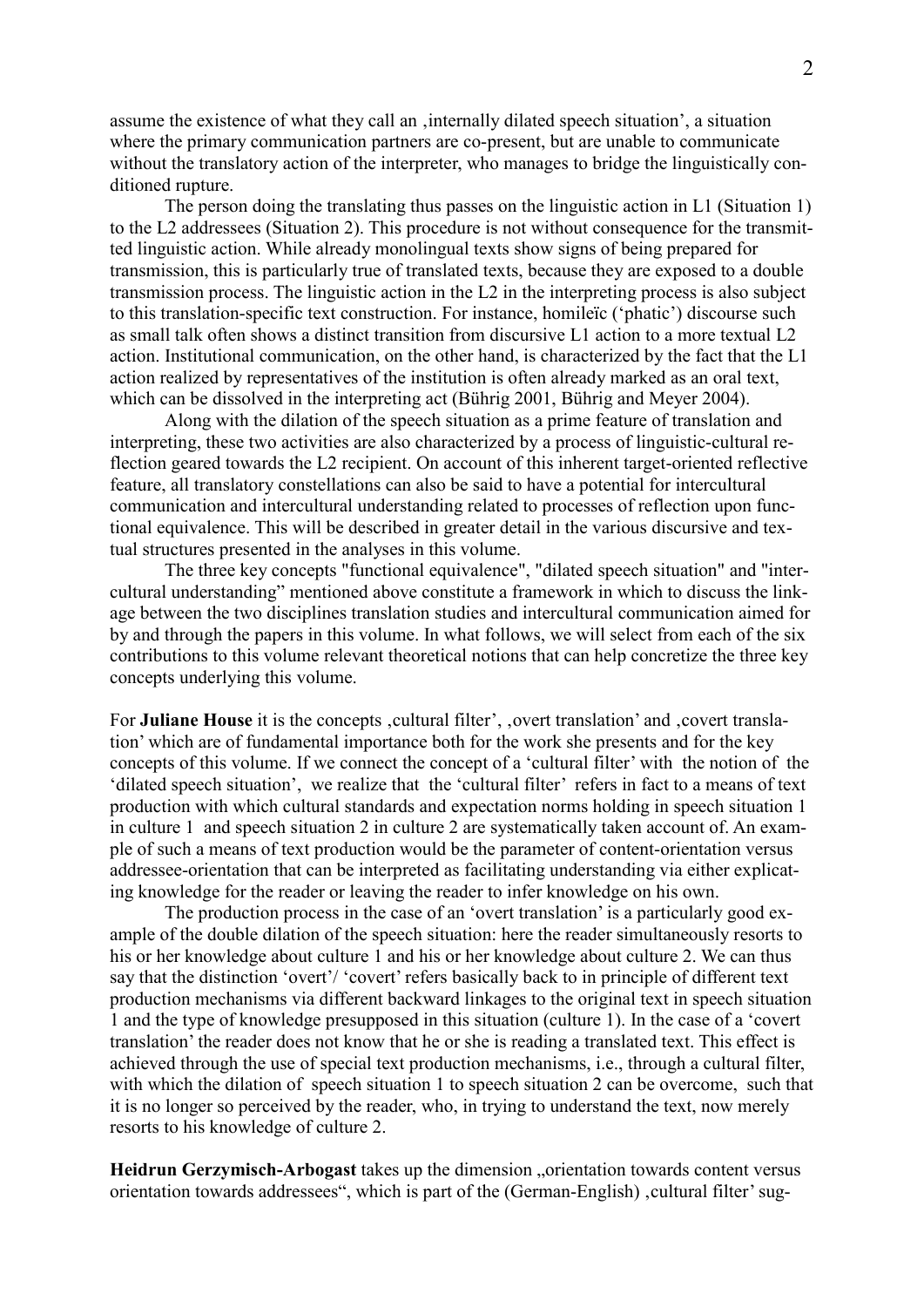gested by House (1997; 2006c). She does this with reference to an analysis of German scientific introductions and their English counterparts. The different text production mechanisms which she describes on the basis of her contrastive English-German analysis can clearly also be related to the concept of the dilated speech situation. Concretely, Gerzymisch-Arbogast uses topic-maps to show how addressee orientation and content-orientation are achieved via filling, or leaving empty, connections between the topics handled in the texts. The different topic structures which she reconstructs are used to measure the degree to which topic connectivity as a component of functional equivalence is achieved. The reconstructed topic structures also show that different, culturally conditioned demands are made on recipients' processes of text understanding and interpretation.

Alexandra Kallia uses a discourse completion test (DCT) for measuring cultural differences in the realization of two speech acts: Requests and suggestions in a number of different communicative situations (cf. Blum-Kulka, House Kasper 1989). In this research design it is first of all the researcher who establishes functional equivalence between the speech act realizations in the different languages. Subjects are supposed to fill in blanks provided in the DCT, which were anticipated to involve the employment of a 'cultural filter'. As opposed to how a text traditionally overcomes the dilated speech situation, reception and production roles which a subject adopts, overlap in this research. The analysis of the speech act realization in the different languages involved reveals which conventions are followed through the use of a cultural filter.

Antje Wilton investigates oral data in a non-professional homileic ('phatic') interpreting situation: humorous small talk occurring at the dinner table. This constellation of translatory action can be described –in the sense of Bührig and Rehbein (2000) - as an internally dilated speech situation. Another characteristic of the data examined by Wilton is the fact that the multilingual participants take over the task of interpreting without previous agreement or any previous brief. They are therefore both primary interactants and interpreters. In their role as interpreters they move outside of the interaction situation. The analysis shows that the creation of functional equivalence leads to a sort oscillation between these different speech roles and creates a role conflict for participants. Further, the reconstructed difficulties in transferring humour can be interpreted as resulting from the internally dilated speech situation.

Jan D. ten Thije also reconstructs the internal dilation of the speech situation. In his case, a non-professional interpreter helps overcome the linguistic barrier (English and Russian) which arises during interpreting humorous teasing in toasting situations at an international research meeting. Ten Thije focuses on the self-retreat of the interpreter. The self-retreat is an extreme result of the discursive handling of the interpreter's role conflict which stems from the fact that he transmits the utterances of the original speakers and at the same time is an autonomous participant of the interaction. Proposals are discussed that assign translatory actions of the interpreter to the continuum depending on his action space. At one end of the continuum the interpreter is regarded as a so-called translation machine; at the other end he is considered to be an equal participant in the interaction. The constellation of the self-retreat of the interpreter has not been extensively addressed before in the research literature, but can be reconstructed with respect to this continuum. The analysis also reveals how interpreters reflect on and act upon the achievement of functional equivalence in the tripartite discourse structure. The author concludes that the distinction between 'professional' and 'non-professional' interpreters is actually questionable.

Kristin Bührig investigates discourse in hospitals in which *ad hoc* interpreters are employed in order to enable communication and understanding between (German speaking) doctors and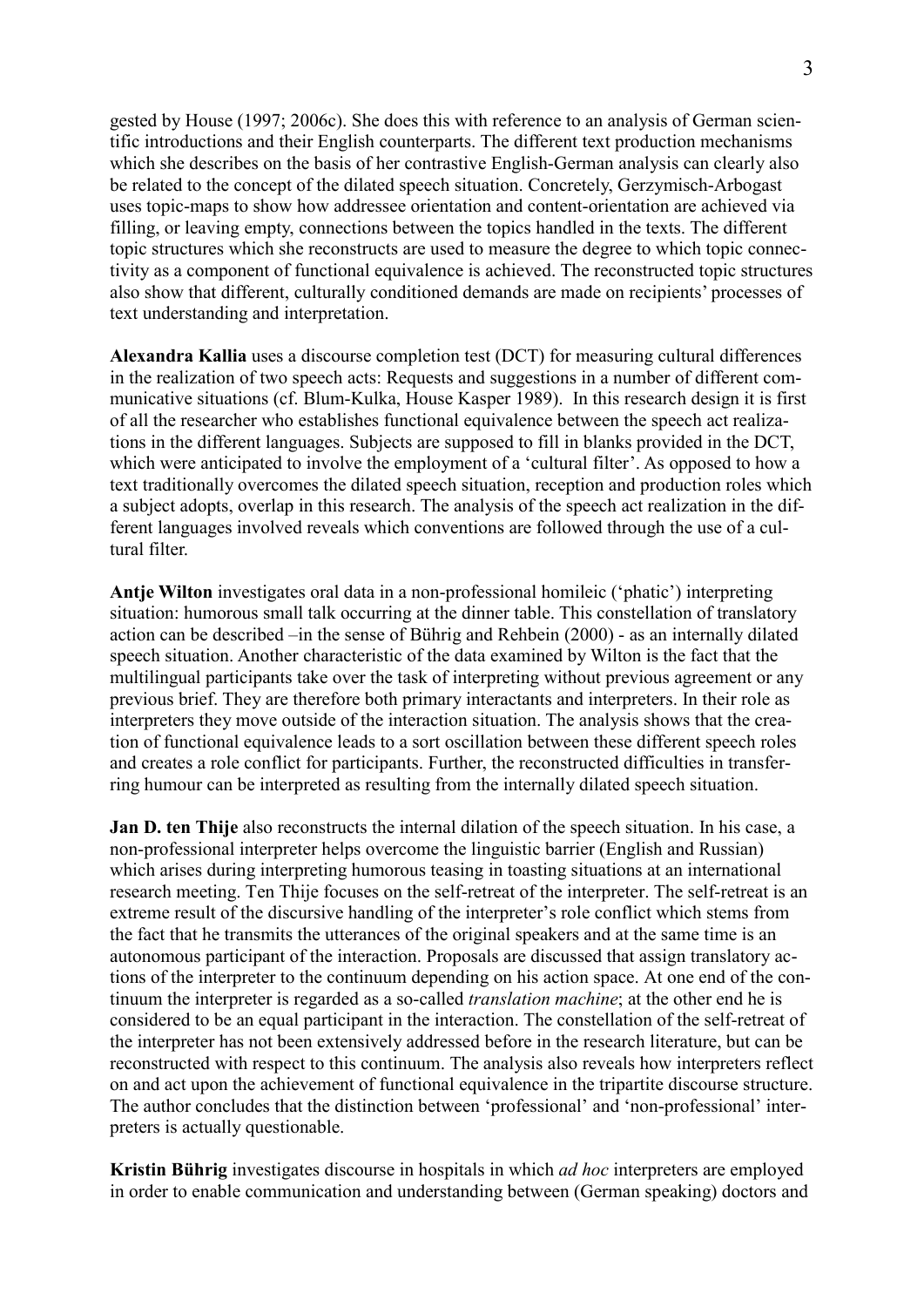(Portuguese and Turkish speaking) patients. In her analysis, Bührig investigates how the ,cultural apparatus' (Rehbein 2006) emerges step by step. She investigates which speech acts inside the internally dilated speech situation are starting points for a reflection of participants' actions and how this reflection process is being communicated. Further, she examines which strategies are used to render these reflections functionally equivalent in the target language. Such a procedure illuminates instances of cultural action which can point to possibilities of optimizing institutional communication..

 In summary and to conclude, the individual contributions in this volume based as they are on the notions of 'functional equivalence' and the 'dilated speech situation' all point to certain concepts essential for the reflection process inherent in intercultural understanding: 'Cultural filters' exhibit the degree of explicitness with which the transfer of knowledge is conducted for intercultural understanding; the gaps and/or the gap-filling in the topic maps show the degree to which coherence and cohesion is achieved for intercultural understanding; the 'perspectivizing apparatus' and the 'cultural apparatus' are different discursive realizations of the reflection process characterizing intercultural understanding.

This conceptual summary shows how productive an interdisciplinary theoretical discussion between translation studies and intercultural communication research can be, and how the development of a joint integrative framework can open up many new perspectives for future transdisciplinary research.

## **References**

- Blum-Kulka, S., J. House and G. Kasper (eds.) Cross-Cultural Pragmatics: Requests and Apologies, Norwood, NJ: Ablex.
- Bührig, K. (2001) 'Interpreting in hospitals', in Cigada, S., S. Gilardoni and M. Matthey (eds.) (2001) Commnunicare in Ambiente Professionale Plurilingue, Lugano: USI, 107- 119.
- ------ and B. Meyer, (2004) 'Ad-hoc interpreting and achievement of communicative purposes in doctor-patient-communication', in House, J. and J. Rehbein (eds.) Multilingual Communication, Amsterdam, Philadelphia: Benjamins, 43-62.
- ------ and J. Rehbein (2000) Reproduzierendes Handeln. Übersetzen, simultanes und konsekutives Dolmetschen im diskursanalytischen Vergleich. Arbeiten zur Mehrsprachigkeit • Reihe B • 6 (2000)
- ------ and J.D. ten Thije. (eds.) (2006) Beyond Misunderstanding. Linguistic analyses of intercultural communication. Amsterdam: Benjamins.
- Ehlich, K. (1983) 'Text und sprachliches Handeln. Die Entstehung von Texten aus dem Bedürfnis nach Überlieferung', in Assmann, J., A. Assman, and C. Hardmeier (eds.) (1983) Schrift und Gedächtnis. Beiträge zur Archäologie der literarischen Kommunikation. München: Fink, 24-43.
- ------ (1984) Zum Textbegriff, in Rothkegel A. and B. Sandig Text Textsorten Semantik, Linguistische Modelle und maschinelle Verfahren, Hamburg: Helmut Buske, 9-25.
- House, J. (1977/1981, 2nd. ed.) A Model for Translation Quality Assessment, Tübingen: Narr.
- ------ (1997) Translation Quality Assessment: A Model Re-visited, Tübingen: Narr.
- ------ (2006a) 'Deutsch und Englisch als Wissenschaftssprachen', in Collinader, P. and D.
- Hansen (eds.) Übersetzer und Übersetzerkulturen, München: Meidenbauer, 91-122.
- ------ (2006b) 'Text and Context in Translation', Journal of Pragmatics 38(3): 338-358.
- ------ (2006c) 'Communicative Styles in English and German', European Journal of English Studies 10(3): 249-267.